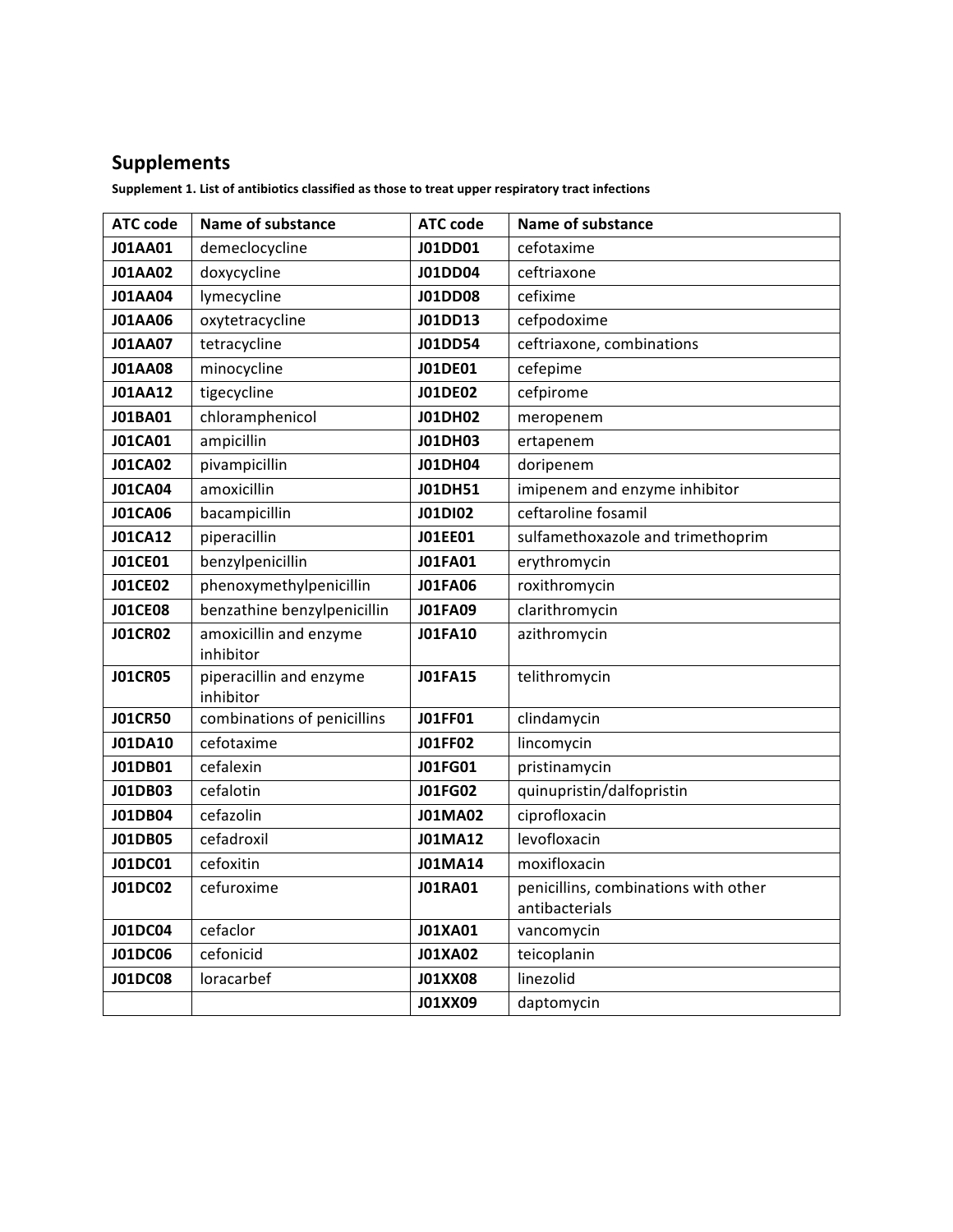Supplement 2. ICD-10 codes used to identify bacterial complications

| <b>Bacterial complication</b>         | ICD-10 code | ICD-10 text                                  |
|---------------------------------------|-------------|----------------------------------------------|
| <b>Mastoiditis</b>                    | H70.0       | Acute mastoiditis                            |
|                                       | H70.2       | <b>Petrositis</b>                            |
|                                       | H70.9       | Mastoiditis, unspecified                     |
| <b>Meningitis</b>                     | G00.0       | Haemophilus meningitis                       |
|                                       | G00.1       | Pneumococcal meningitis                      |
|                                       | G00.2       | Streptococcal meningitis                     |
|                                       | G00.3       | Staphylococcal meningitis                    |
|                                       | G00.9       | Bacterial meningitis, unspecified            |
| <b>Peritonsillar abscess</b>          | J36         | Peritonsillar abscess                        |
| Retropharyngeal and                   | J39.0       | Retropharyngeal and parapharyngeal abscess   |
| parapharyngeal abscess                |             |                                              |
| <b>Invasive group A streptococcal</b> | A40.0       | Sepsis due to streptococcus, group A         |
| disease                               | A40.9       | Streptococcal sepsis, unspecified            |
|                                       | M72.6       | <b>Necrotizing fasciitis</b>                 |
| <b>Pansinusitis</b>                   | J01.4       | Acute pansinusitis                           |
| <b>Orbital abscess</b>                | H05.0       | Acute inflammation of orbit                  |
| <b>Extra- and subdural abscess</b>    | G06.2       | Extradural and subdural abscess, unspecified |
| <b>Acute ethmoidal sinusitis</b>      | J01.2       | Acute ethmoidal sinusitis                    |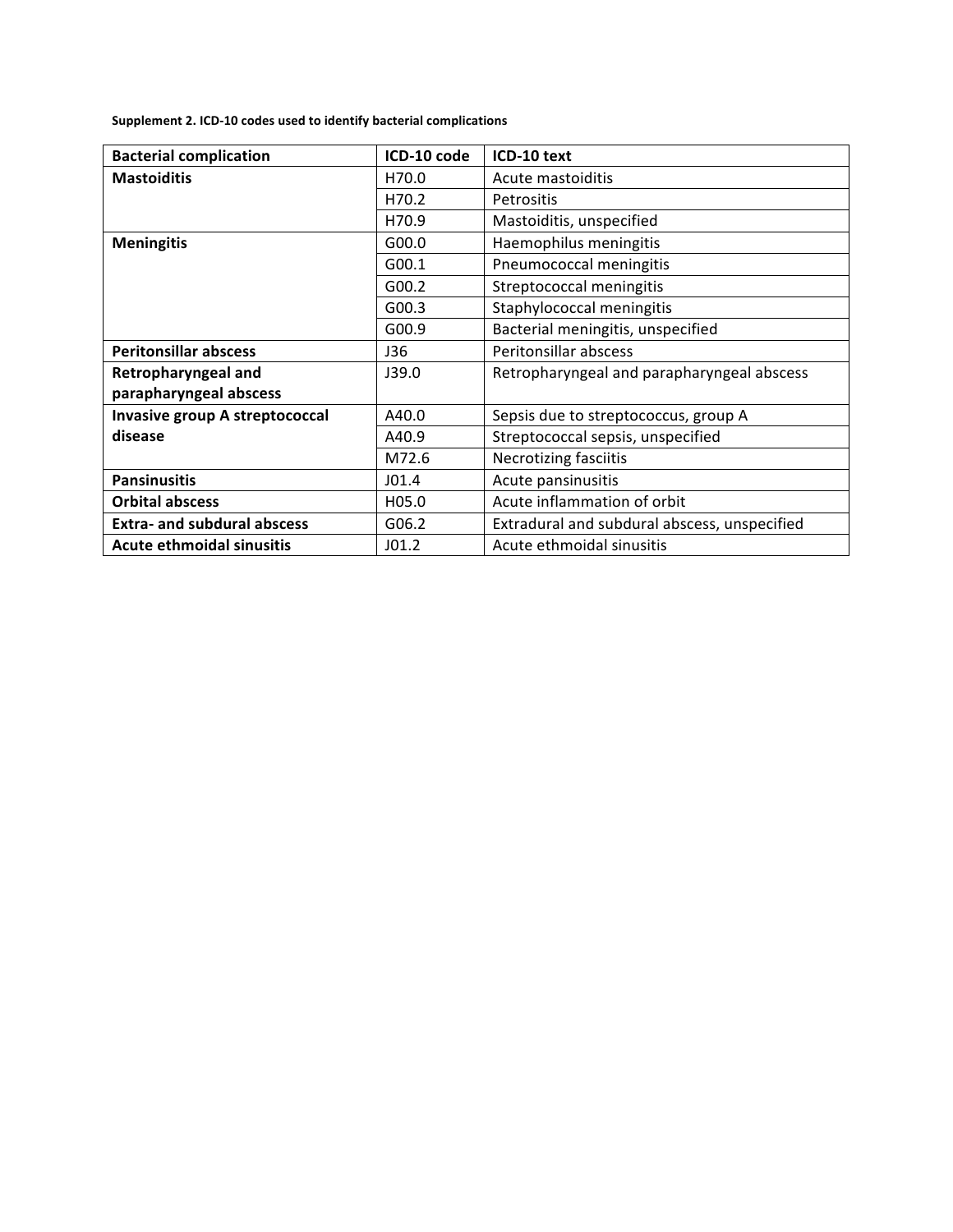Supplement 3. ICD-10 codes used to identify primary URTIs

| <b>Primary URTIs</b>            | ICD-10 code     | ICD-10 text                                     |
|---------------------------------|-----------------|-------------------------------------------------|
| Acute otitis media              | H66.0           | Acute suppurative otitis media                  |
|                                 | H66.9           | Otitis media, unspecified                       |
| <b>Tonsillitis</b>              | J02             | Acute pharyngitis                               |
|                                 | J03             | Acute tonsillitis                               |
| <b>Sinusitis</b>                | J01.0           | Acute maxillary sinusitis                       |
|                                 | J01.9           | Acute sinusitis, unspecified                    |
|                                 | J01             | Acute sinusitis (for primary care records only) |
| Sinusitis and acute upper       | J01.0           | Acute maxillary sinusitis                       |
| respiratory tract infections of | J01.9           | Acute sinusitis, unspecified                    |
| multiple and unspecified sites  | J <sub>01</sub> | Acute sinusitis (for primary care records only) |
|                                 | J06.0           | Acute laryngopharyngitis                        |
|                                 | J06.9           | Acute upper respiratory infection, unspecified  |
|                                 | 106             | Acute upper respiratory infections of multiple  |
|                                 |                 | and unspecified sites (for primary care records |
|                                 |                 | only)                                           |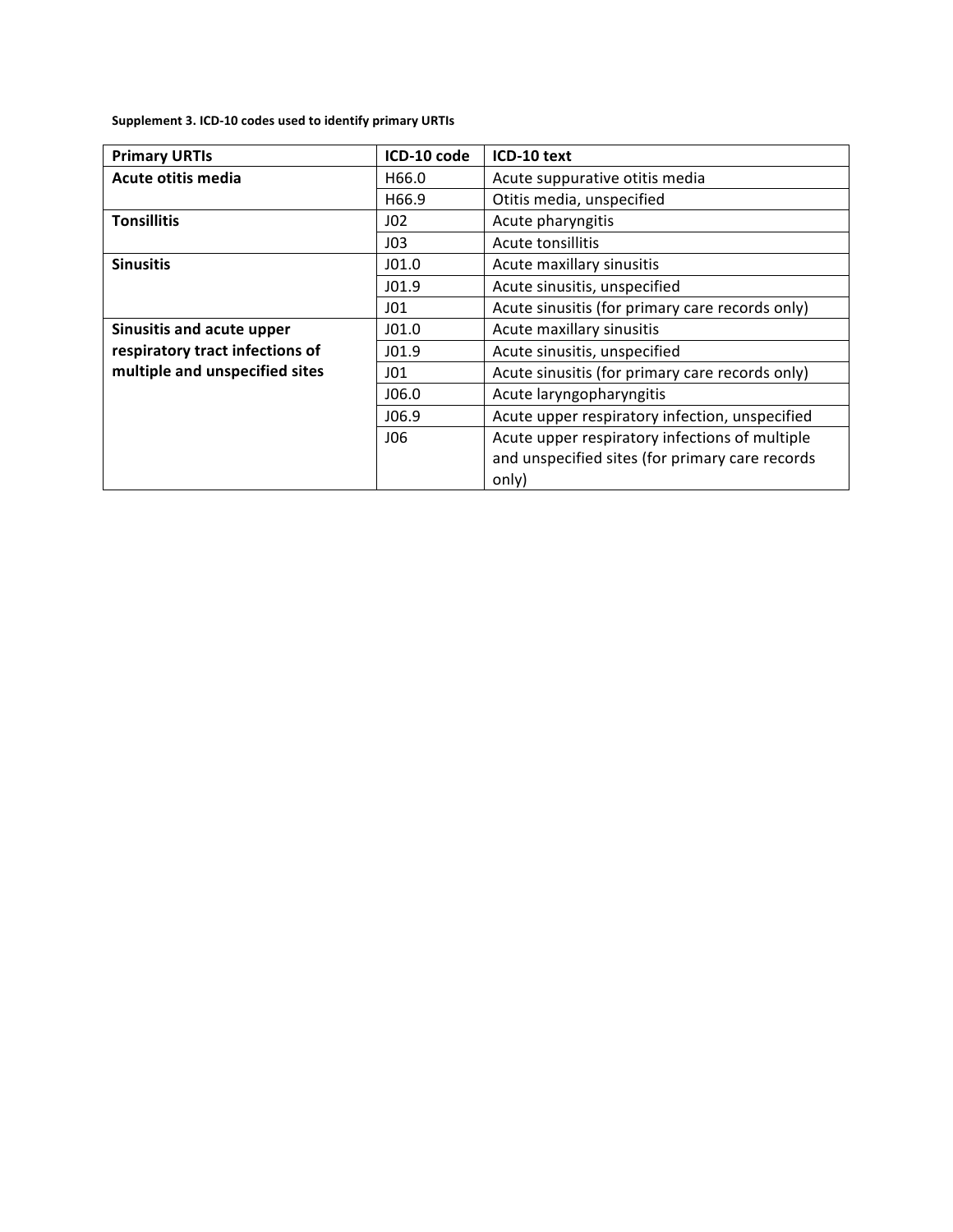## Supplement 4. Cohort selection flow-chart

1. Acute otitis media (AOM) cohort

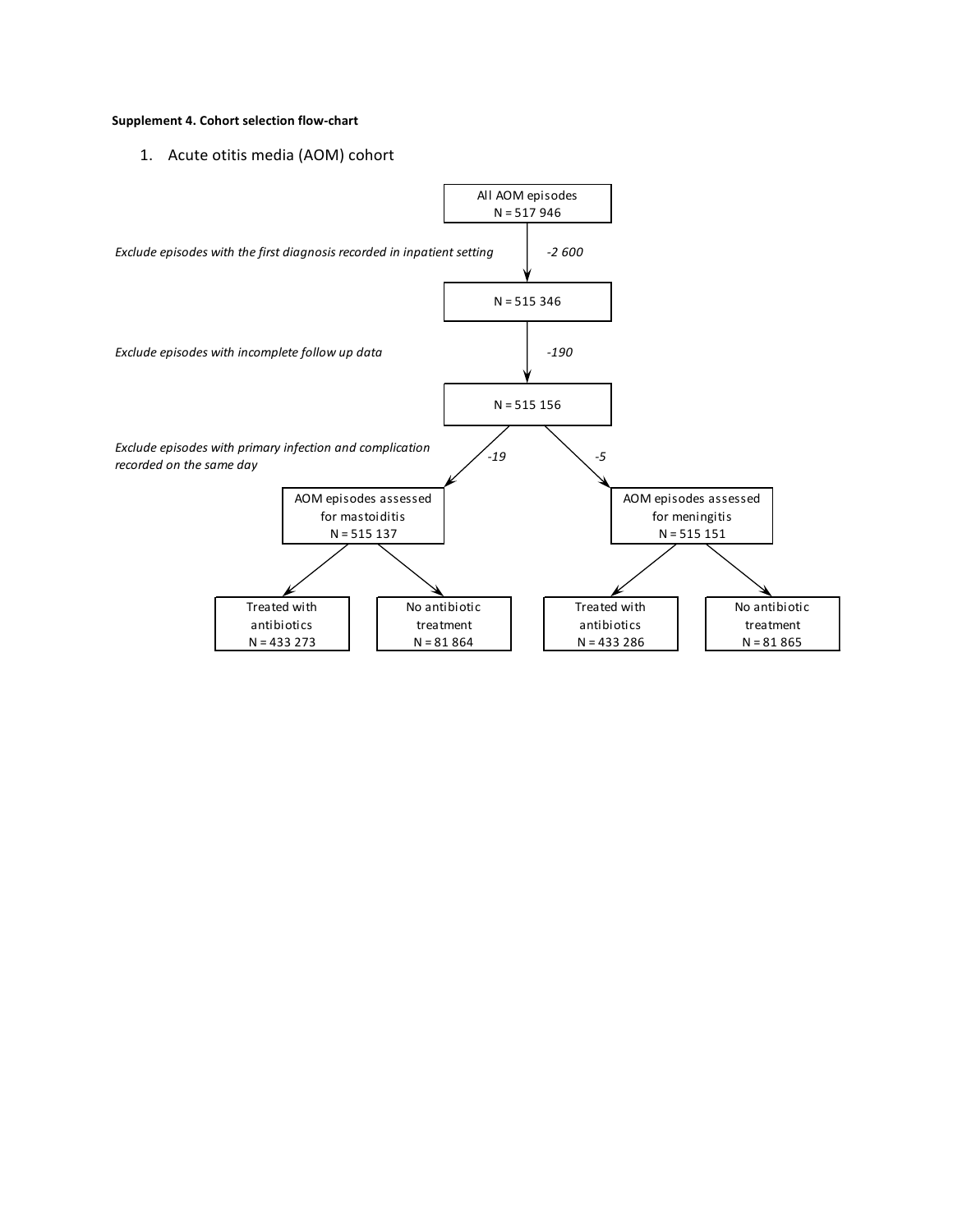## 2. Tonsillitis cohort

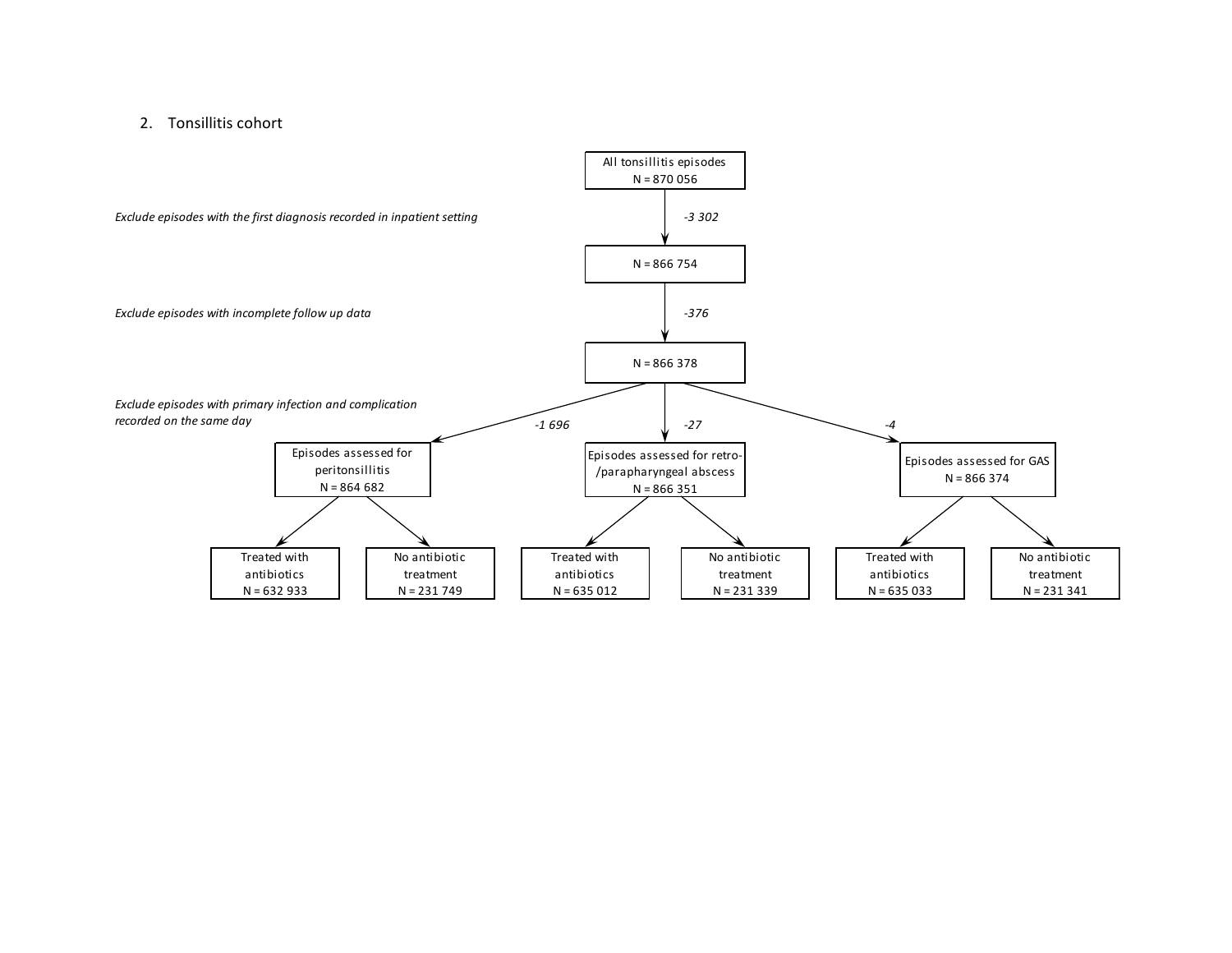## 3. Acute sinusitis cohort